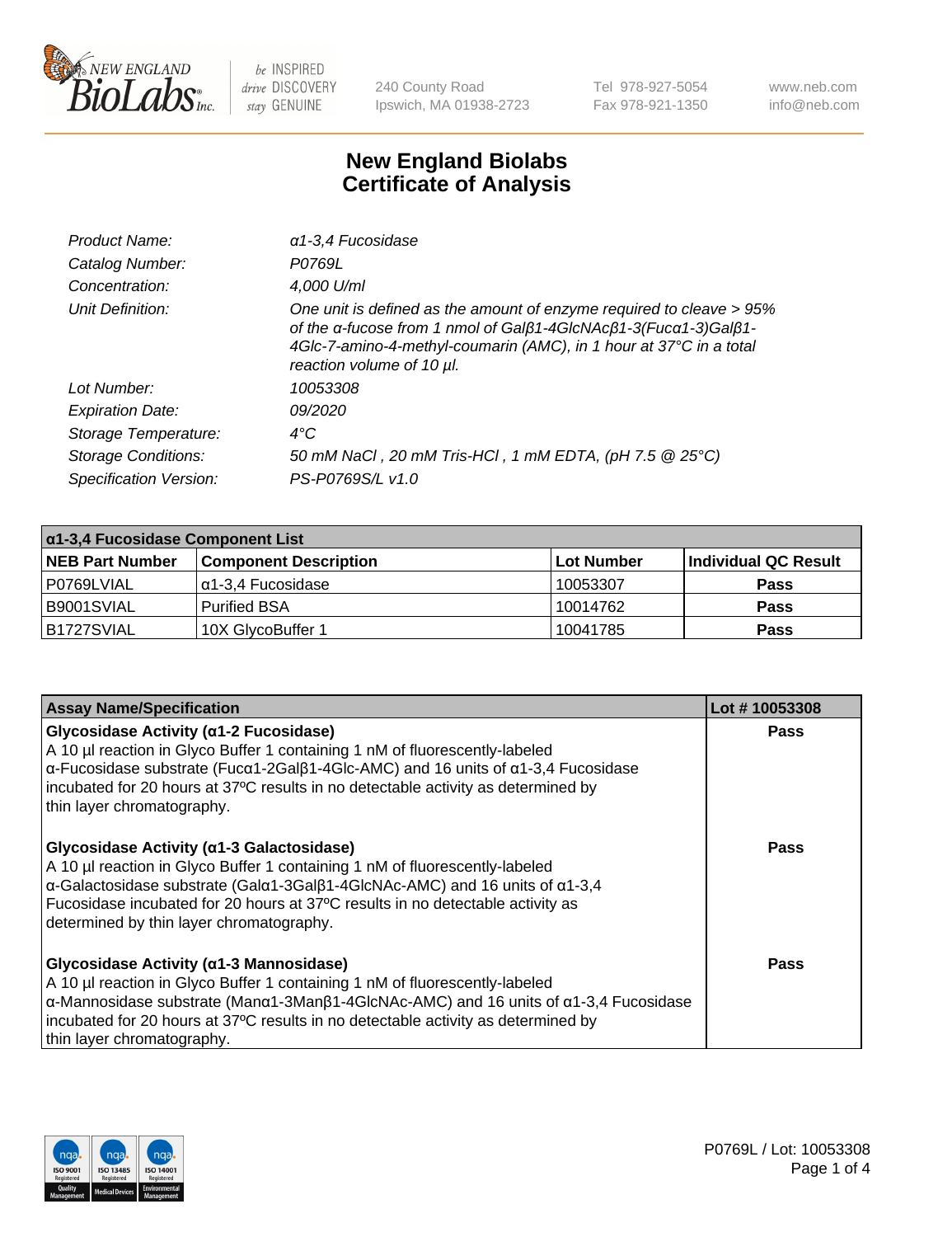

240 County Road Ipswich, MA 01938-2723 Tel 978-927-5054 Fax 978-921-1350

www.neb.com info@neb.com

| <b>Assay Name/Specification</b>                                                                                                                                                                                                                                                                                                                                                    | Lot #10053308 |
|------------------------------------------------------------------------------------------------------------------------------------------------------------------------------------------------------------------------------------------------------------------------------------------------------------------------------------------------------------------------------------|---------------|
| Glycosidase Activity (α1-6 Galactosidase)<br>A 10 µl reaction in Glyco Buffer 1 containing 1 nM of fluorescently-labeled<br>α-Galactosidase substrate (Galα1-6Galα1-6Glcα1-2Fru-AMC) and 16 units of α1-3,4<br>Fucosidase incubated for 20 hours at 37°C results in no detectable activity as<br>determined by thin layer chromatography.                                          | Pass          |
| Glycosidase Activity (α1-6 Mannosidase)<br>A 10 µl reaction in Glyco Buffer 1 containing 1 nM of fluorescently-labeled<br>$\alpha$ -Mannosidase substrate (Man $\alpha$ 1-6Man $\alpha$ 1-6(Man $\alpha$ 1-3)Man-AMC) and 16 units of $\alpha$ 1-3,4<br>Fucosidase incubated for 20 hours at 37°C results in no detectable activity as<br>determined by thin layer chromatography. | Pass          |
| Glycosidase Activity (β-Mannosidase)<br>A 10 µl reaction in Glyco Buffer 1 containing 1 nM of fluorescently-labeled<br>$\beta$ -Mannosidase substrate (Μanβ1-4Μanβ1-4Μan-AMC) and 16 units of α1-3,4 Fucosidase<br>incubated for 20 hours at 37°C results in no detectable activity as determined by<br>thin layer chromatography.                                                 | <b>Pass</b>   |
| Glycosidase Activity (β-N-Acetylgalactosaminidase)<br>A 10 µl reaction in Glyco Buffer 1 containing 1 nM of fluorescently-labeled<br>β-N-Acetylgalactosaminidase substrate (GalNAcβ1-4Galβ1-4Glc-AMC) and 16 units of<br>α1-3,4 Fucosidase incubated for 20 hours at 37°C results in no detectable activity<br>as determined by thin layer chromatography.                         | <b>Pass</b>   |
| Glycosidase Activity (β-N-Acetylglucosaminidase)<br>A 10 µl reaction in Glyco Buffer 1 containing 1 nM of fluorescently-labeled<br>β-N-Acetylglucosaminidase substrate (GlcNAcβ1-4GlcNAcβ1-4GlcNAc-AMC) and 16 units of<br>$\alpha$ 1-3,4 Fucosidase incubated for 20 hours at 37°C results in no detectable activity<br>as determined by thin layer chromatography.               | <b>Pass</b>   |
| Glycosidase Activity (β-Xylosidase)<br>A 10 µl reaction in Glyco Buffer 1 containing 1 nM of fluorescently-labeled<br>$\beta$ -Xylosidase substrate (Xylβ1-4Xylβ1-4Xylβ1-4Xyl-AMC) and 16 units of $\alpha$ 1-3,4<br>Fucosidase incubated for 20 hours at 37°C results in no detectable activity as<br>determined by thin layer chromatography.                                    | Pass          |
| Glycosidase Activity (β1-3 Galactosidase)<br>A 10 µl reaction in Glyco Buffer 1 containing 1 nM of fluorescently-labeled<br>$\beta$ -Galactosidase substrate (Galβ1-3GlcNAcβ1-4Galβ1-4Glc-AMC) and 16 units of α1-3,4<br>Fucosidase incubated for 20 hours at 37°C results in no detectable activity as<br>determined by thin layer chromatography.                                | <b>Pass</b>   |

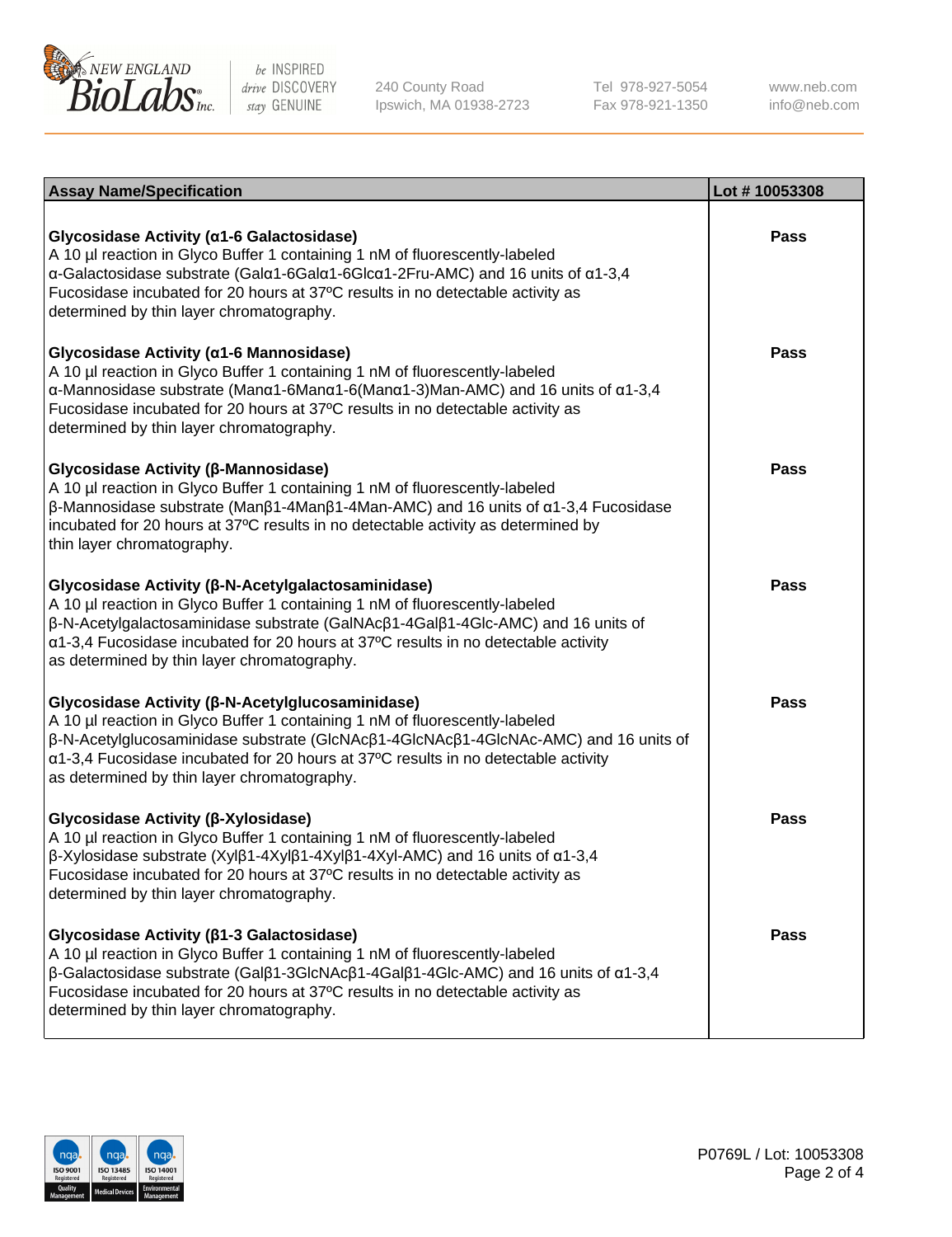

240 County Road Ipswich, MA 01938-2723 Tel 978-927-5054 Fax 978-921-1350 www.neb.com info@neb.com

| <b>Assay Name/Specification</b>                                                                                                                                                                                                                                                                                                                               | Lot #10053308 |
|---------------------------------------------------------------------------------------------------------------------------------------------------------------------------------------------------------------------------------------------------------------------------------------------------------------------------------------------------------------|---------------|
| Glycosidase Activity ( $\beta$ 1-4 Galactosidase)<br>A 10 µl reaction in Glyco Buffer 1 containing 1 nM of fluorescently-labeled<br>$\beta$ -Galactosidase substrate (Galβ1-4GlcNAcβ1-3Galβ1-4Glc -AMC) and 16 units of α1-3,4<br>Fucosidase incubated for 20 hours at 37°C results in no detectable activity as<br>determined by thin layer chromatography.  | <b>Pass</b>   |
| <b>Protease Activity (SDS-PAGE)</b><br>A 20 µl reaction in 1X Glyco Buffer 1 containing 24 µg of a standard mixture of<br>proteins and a minimum of 40 units of α1-3,4 Fucosidase incubated for 20 hours at<br>37°C, results in no detectable degradation of the protein mixture as determined by<br>SDS-PAGE with Coomassie Blue detection.                  | <b>Pass</b>   |
| <b>Protein Purity Assay (SDS-PAGE)</b><br>α1-3,4 Fucosidase is ≥ 95% pure as determined by SDS-PAGE analysis using Coomassie<br>Blue detection.                                                                                                                                                                                                               | <b>Pass</b>   |
| Glycosidase Activity (Endo F1, F2, H)<br>A 10 µl reaction in Glyco Buffer 1 containing 1 nM of fluorescently-labeled Endo F1,<br>F2, H substrate (Dansylated invertase high mannose) and 16 units of $\alpha$ 1-3,4<br>Fucosidase incubated for 20 hours at 37°C results in no detectable activity as<br>determined by thin layer chromatography.             | Pass          |
| <b>Glycosidase Activity (Endo F2, F3)</b><br>A 10 µl reaction in Glyco Buffer 1 containing 1 nM of fluorescently-labeled Endo F2,<br>F3 substrate (Dansylated fibrinogen biantennary) and 16 units of $\alpha$ 1-3,4 Fucosidase<br>incubated for 20 hours at 37°C results in no detectable activity as determined by<br>thin layer chromatography.            | <b>Pass</b>   |
| <b>Glycosidase Activity (PNGase F)</b><br>A 10 µl reaction in Glyco Buffer 1 containing 1 nM of fluorescently-labeled PNGase F<br>substrate (Fluoresceinated fetuin triantennary) and 16 units of α1-3,4 Fucosidase<br>incubated for 20 hours at 37°C results in no detectable activity as determined by<br>thin layer chromatography.                        | <b>Pass</b>   |
| Glycosidase Activity (α-Glucosidase)<br>A 10 µl reaction in Glyco Buffer 1 containing 1 nM of fluorescently-labeled<br>$\alpha$ -Glucosidase substrate (Glc $\alpha$ 1-6Glc $\alpha$ 1-4Glc-AMC) and 16 units of $\alpha$ 1-3,4 Fucosidase<br>incubated for 20 hours at 37°C results in no detectable activity as determined by<br>thin layer chromatography. | Pass          |
| Glycosidase Activity (α-N-Acetylgalactosaminidase)<br>A 10 µl reaction in Glyco Buffer 1 containing 1 nM of fluorescently-labeled<br>α-N-Acetylgalactosaminidase substrate (GalNAcα1-3(Fucα1-2)Galβ1-4Glc-AMC) and 16                                                                                                                                         | <b>Pass</b>   |